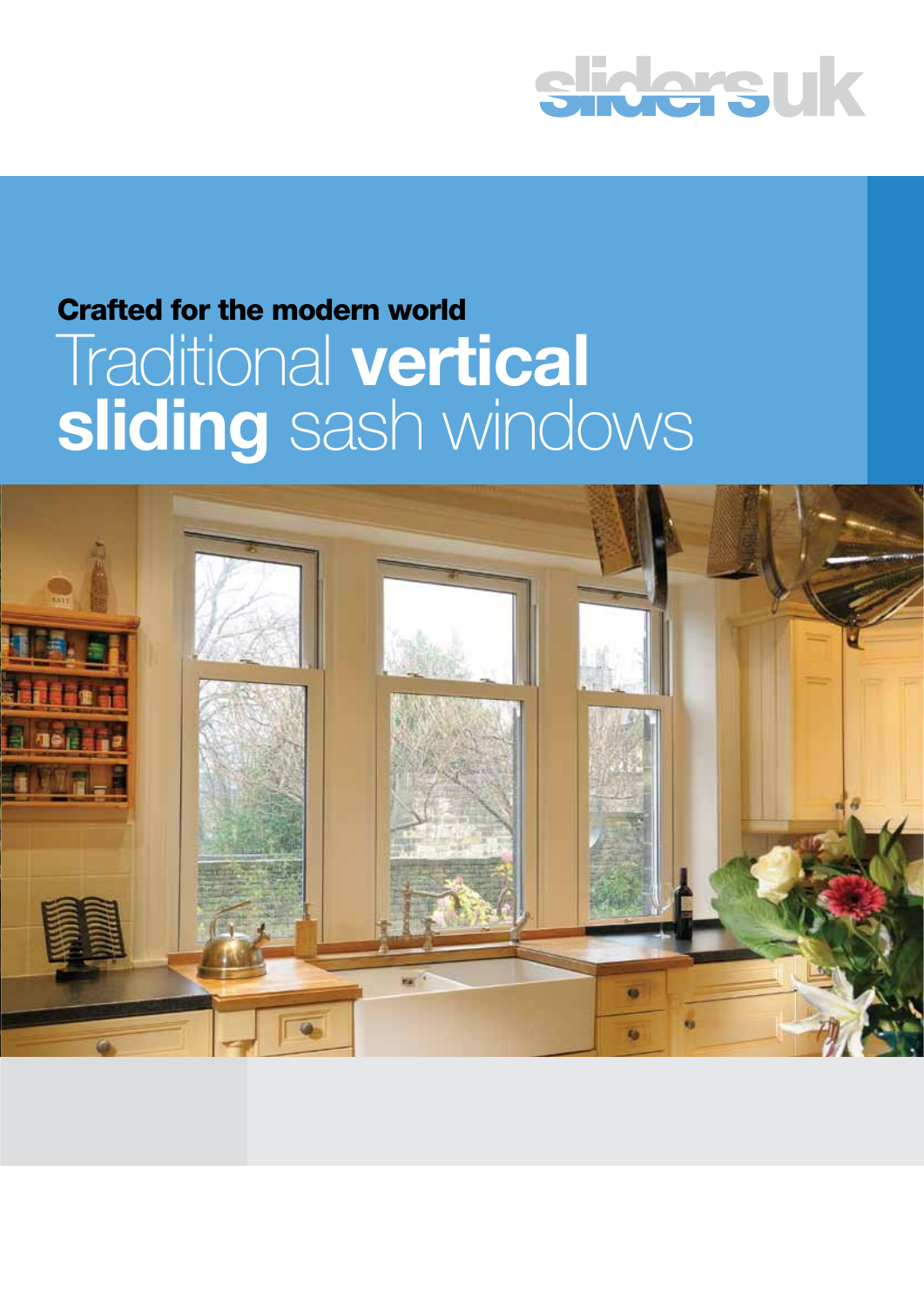# **A traditional look**  for any property

The Sliders UK Veka Vertical Slider combines the timeless elegance of a traditional vertical sliding sash window with the functional benefits and performance of a modern PVCu system.



**A centuries-old design, the sliding sash window is not only an original feature of period buildings – it has become an increasingly popular choice for homeowners and developers of newer properties wishing to replicate the charm of bygone times.** 

For both, the Sliders UK Veka Vertical Slider offers the perfect solution. Expertly crafted, it retains the authentic features of traditional hardwood vertical sliding sash windows, but with the added benefits that modern PVCu systems can provide.



### **Specifications:**

- Energy rating of C-A is confirmed on BFRC certificate 10/B130
- Modern aesthetics with traditional appeal
- Dual action: vertically sliding with easy clean tilt operation as standard
- Bespoke surface mounted Georgian bars available
- Fully reinforced
- Key locking hardware in a range of finishes
- White PVCu and a range of options including Rosewood, Oak and White Wood foils
- Decorative horns available to further optimise aesthetic appearance
- High specification spiral balances from the UK's leading manufacturer
- 2 sash locks on frames over 800mm wide
- 2 sash lifts on frames over 800mm wide

Want to know more about the superb Veka Vertical Slider range? call **01772 698222** or visit **www.sliders-uk.com**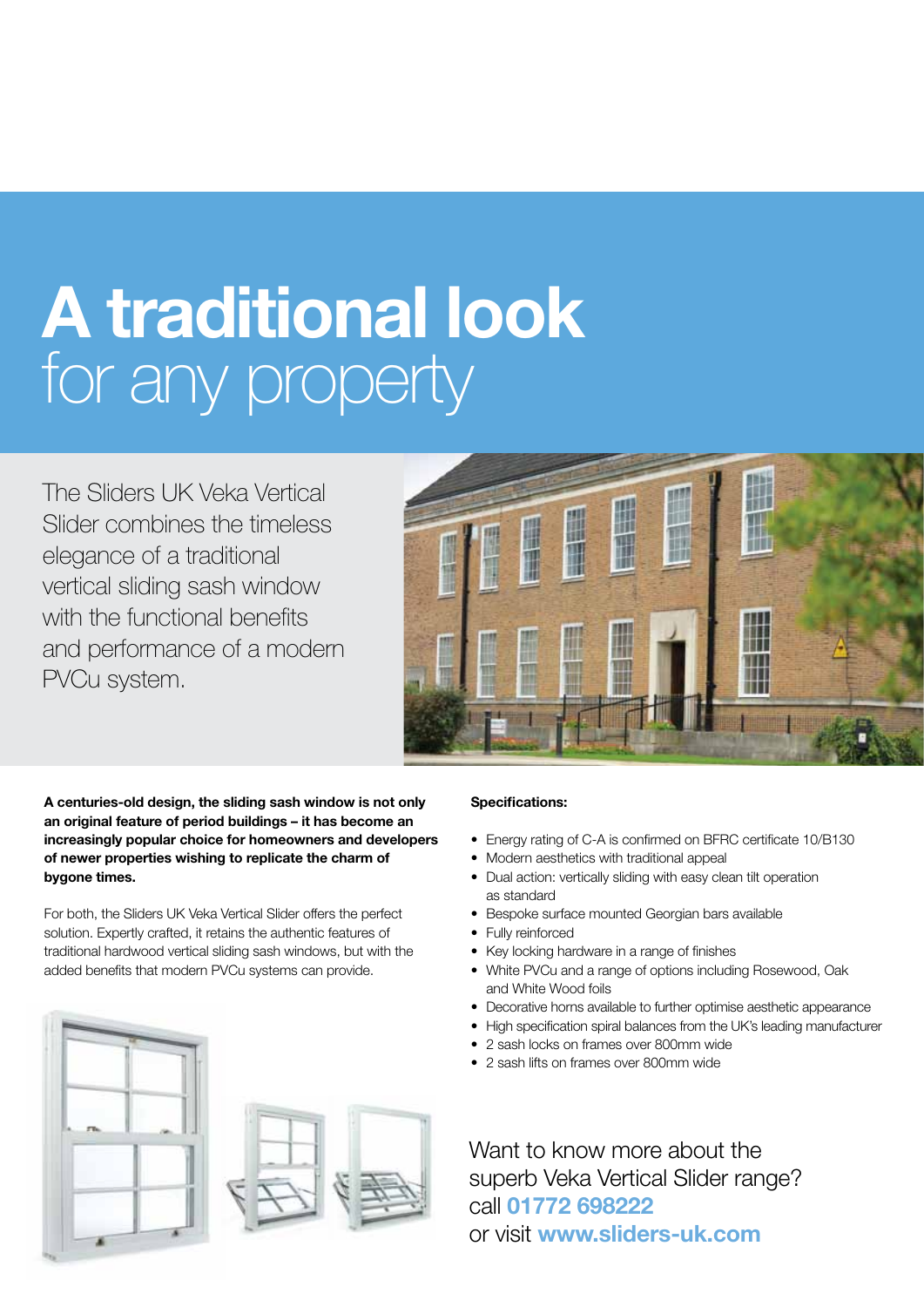#### **Colours available**

Veka White Light Oak White Wood Rosewood



#### **Energy Efficient**

Using VEKA's PVCu profile and hardware from the industry's leading vertical hardware specialists, Sliders UK's range of vertical sliding sash windows offer a traditional frame design with modern aesthetics and a superior A, B or C Window Energy Rating.





**The Sliders UK Veka Vertical Slider will enhance the appearance of any property - period or contemporary, residential or commercial, town or countryside. With a variety of finishing options to choose from, Sliders' vertical sliders can complement any style or taste.**

- Manufactured using VEKA's latest PVCu profile design, Sliders' vertical sliding sash windows are available in Veka white PVCu as well as in a variety of attractive and authentic wood-like finishes, including light oak, rosewood and white.
- Sliders UK use only the highest quality hardware from the industry's leading vertical hardware specialists – choose from chrome, white or gold or satin silver.
- Customers can further individualise their window specification with decorative horns and by choosing from a variety of glazing options, including toughened/laminated/obscure/argon filled glass, a range of textured glass patterns, diamond lead finish, and surface mounted Georgian bars.

#### **Modern day high performance**

Utilising the functional benefits and performance of a modern PVCu window system, the Sliders UK Veka Vertical Slider is practical, secure and energy efficient – ideal for the modern home or office.

- Being PVCu, the frame requires minimal maintenance and is easy to clean. Property owners don't have to face the chore of endless sanding, painting and varnishing as they would with hardwood frames. PVCu can be easily wiped clean. The tilt mechanisms on both sashes makes the Sliders sash window even easier to keep clean.
- PAS 24 compliant, it incorporates a range of enhanced hardware features to give property owners assurance and peace of mind. These include ultra secure key locking sash locks and keeps. Opening restrictors are also available to limit the sash opening and provide additional safety.
- Sliders' sash windows have achieved energy ratings of C through to A as is confirmed on BFRC certificate number 10/B130. This contributes significantly to a property's overall thermal performance, helping to reduce its negative impact on the environment.